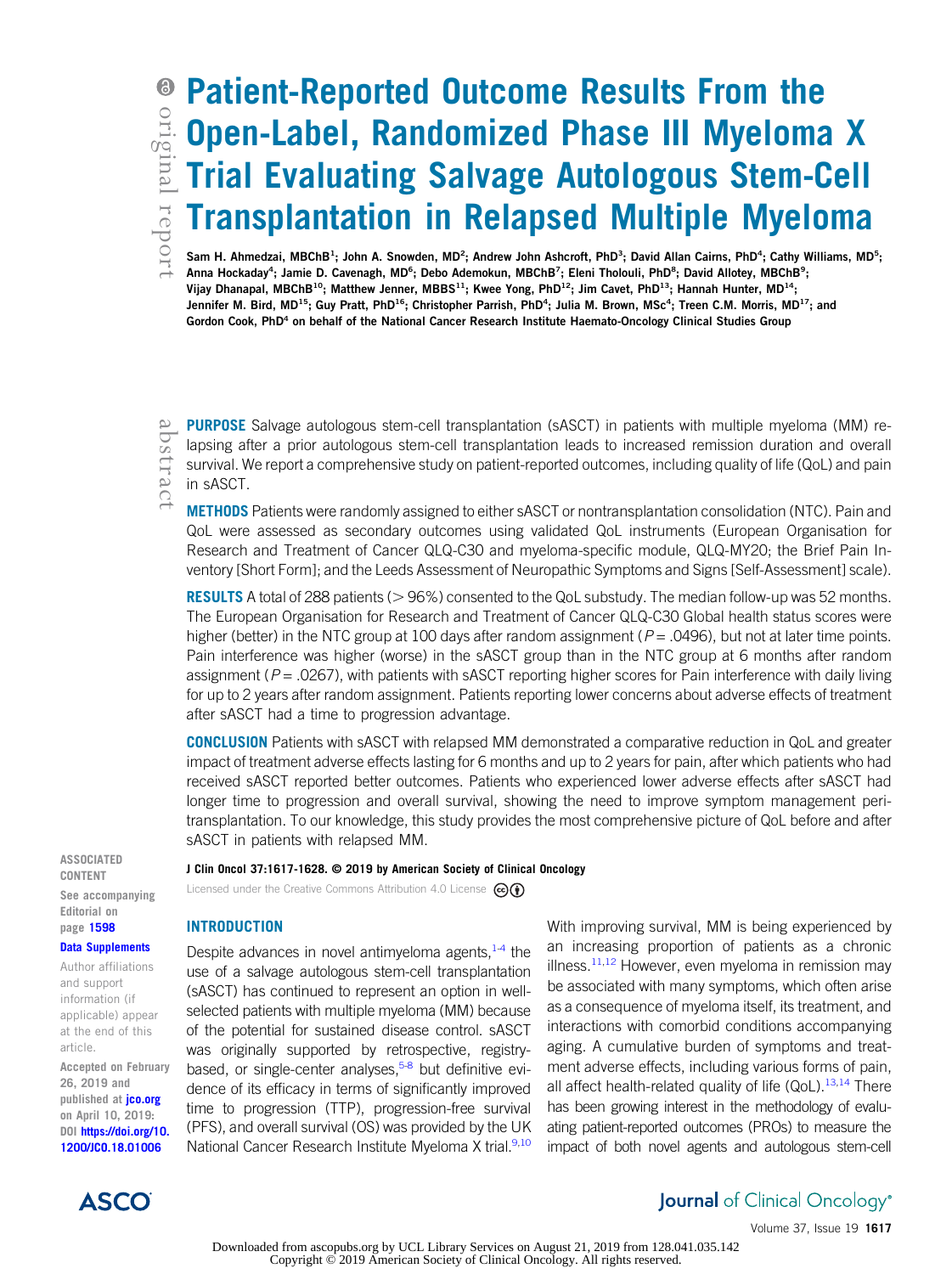transplantation (ASCT) on QoL in patients with MM.<sup>15-18</sup> Studies have also reported on PROs in larger cohorts of patients undergoing ASCT and allogeneic transplantations for other conditions and in older populations.<sup>19-23</sup> However, few studies have examined the years after transplantation that patients with MM can now expect to survive.

A secondary aim of Myeloma X was to evaluate the impact of sASCT compared with nontransplantation consolidation (NTC) with oral cyclophosphamide once per week on PROs relating to QoL and pain at first relapse after a prior ASCT and after reinduction chemotherapy. The hypothesis was that ASCT was expected to be superior to NTC in terms of TTP. Therefore, ASCT-related toxicity in the short term and its potential impact on QoL, as well as patients' long-term QoL, were of interest. Furthermore, we sought to evaluate the association of QoL at random assignment with subsequent clinical outcomes and to identify patient subgroups that may gain most QoL benefit from sASCT.

#### **METHODS**

#### Study Design

Patients with symptomatic, measurable MM were eligible if they required treatment of first progressive disease (as defined by the International Myeloma Working Group cri-teria<sup>[24](#page-11-0)</sup> at least 18 months after a prior ASCT). Inclusion and exclusion criteria and the trial procedures have been de-scribed in detail previously<sup>[9,10](#page-11-0)</sup> and are summarized in the trial CONSORT diagram [\(Fig 1](#page-2-0)) and Data Supplement.

### End Points

The primary end point was TTP; secondary end points were response rate, PFS, OS, toxicity and safety, pain, and QoL.

## Patient-Reported Outcomes

Pain and QoL were assessed in patients consenting to the QoL substudy. These patients were willing and able to complete the pain and QoL questionnaires at specified time points throughout the study. All instruments were selfadministered to avoid interviewer bias and to enable the patients to complete the questionnaires at home if they preferred.

The European Organization for Research and Treatment of Cancer Quality of Life Questionnaire (EORTC QLQ-C30) and the EORTC myeloma-specific module (EORTC QLQ-MY20), were used to assess QoL during reinduction and randomized treatment (Data Supplement). Pain experience was captured using the Brief Pain Inventory (Short Form) [BPI-SF], which assesses the severity of pain and its impact on aspects of daily living in patients with chronic pain.<sup>[25](#page-11-0)</sup> The Leeds Assessment of Neuropathic Symptoms and Signs (Self-Assessment; S-LANSS) pain scale was administered as a diagnostic tool to assess the extent to which the pain was neuropathic.<sup>[26](#page-11-0)</sup>

Questionnaires were administered before registration and after completion of reinduction. For randomly assigned

patients, the questionnaires were administered before randomization, unless within 2 weeks of the previous questionnaires. These questionnaires were administered in the clinic. Questionnaires were then sent by mail at 100 days after random assignment, 6 and 12 months after random assignment, and then annually until the last randomly assigned patient was 2 years after random assign-ment ([Fig 1\)](#page-2-0) in the absence of disease progression. In this analysis, all data up to 2 years after random assignment are included.

## Statistical Analysis

Sample size and trial details have been described previously.<sup>[9,10](#page-11-0)</sup> The cutoff date for this analysis was July 14, 2015. The intention-to-treat population for the QoL substudy included all consenting patients who had completed at least one questionnaire. All statistical analyses were undertaken in SAS (version 9.4; SAS Institute, Cary, NC). All statistical tests were two-sided and were considered significant at the 5% level.

sASCT was expected to be superior to NTC in terms of TTP. Therefore, ASCT-related toxicity in the short term and its potential impact on QoL, as well as patients' long-term QoL, were of interest. EORTC QLQ-C30, EORTC QLQ-MY20, the S-LANSS pain scale, and the BPI-SF were used to measure temporal changes in patient-assessed QoL and pain, and their association with treatment. Of individual interest were the QLQ-C30 Global health status score, BPI-SF Pain interference scale, and MY20 Side effects of treatment subscale. Adjustments to the 5% significance level were not made for repeating the analysis for these scales because they were defined prospectively as being of individual interest in the study Statistical Analysis Plan, which was finalized before any analysis was undertaken. No power calculations were prespecified for these prospectively defined scales. For all other QLQ-C30, QLQ-MY20, BPI-SF subscales, and the S-LANSS, no statistical hypothesis testing was performed to compare between treatment groups.

QoL subscales were summarized using means, 95% CIs, and differences between the two groups. For randomly assigned patients, multilevel repeated mixed model analyses, which allowed for randomized treatment, time effects, treatment-time interactions, and baseline QoL (fixed effects), and patient and patient-time interaction (random effects) were used. Additional details are given in the Data Supplement.

## RESULTS

## Patients and Treatment

Between April 16, 2008, and November 19, 2012, 288 of the 297 patients registered consented to the QoL substudy; 174 patients were subsequently randomly assigned to receive sASCT ( $n = 89$ ; 88 consented to the QoL substudy) or NTC (n = 85; 83 consented). Baseline demographic and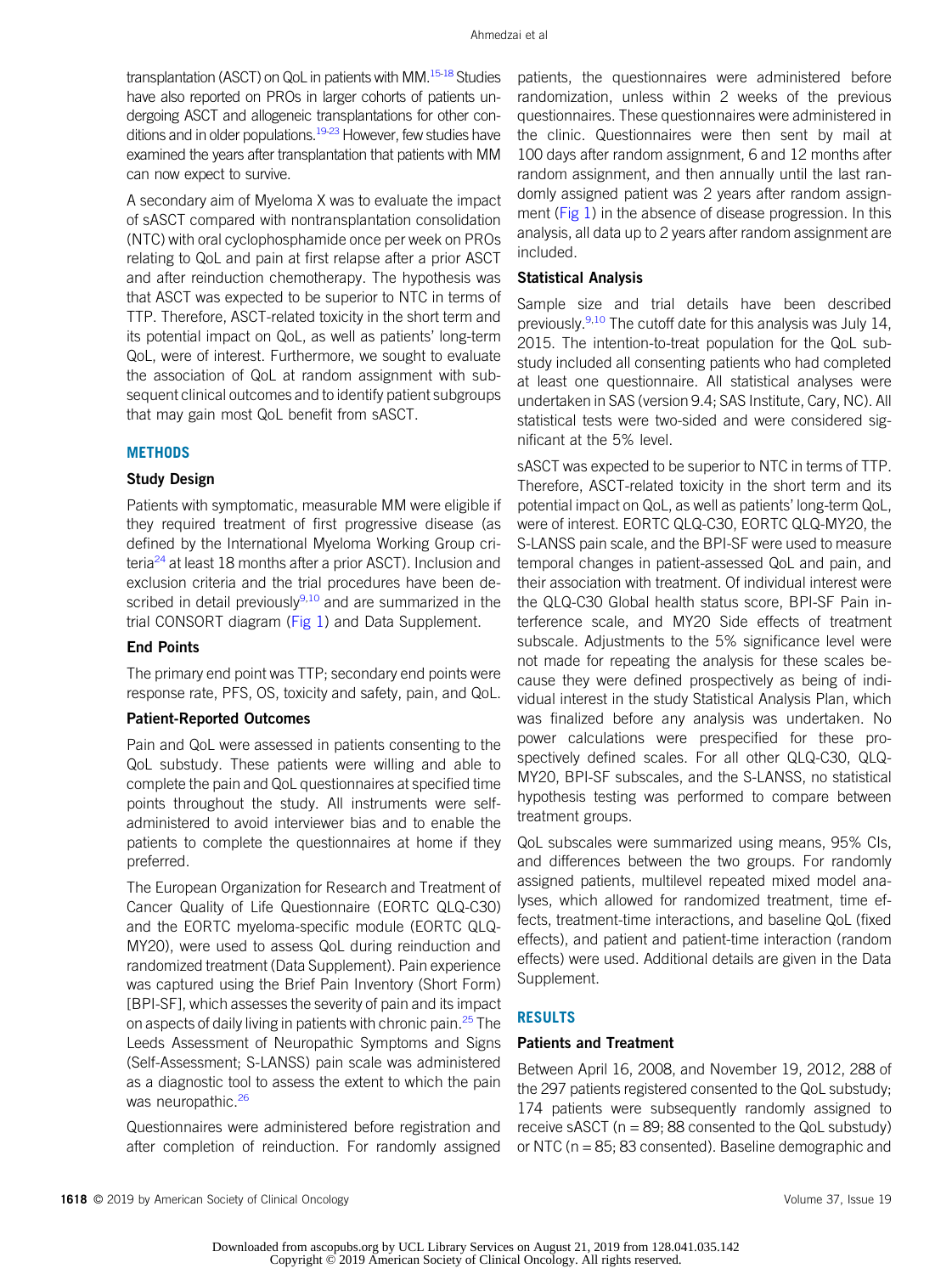<span id="page-2-0"></span>

FIG 1. CONSORT diagram for Myeloma X study, including details of European Organisation for Research and Treatment of Cancer (EROTC) QLQ-C30 and MY20 questionnaire return. ASCT, autologous stemcell transplantation; OS, overall survival; PBSC, peripheralblood stem cell; QoL, quality of life; TTP, time to progression.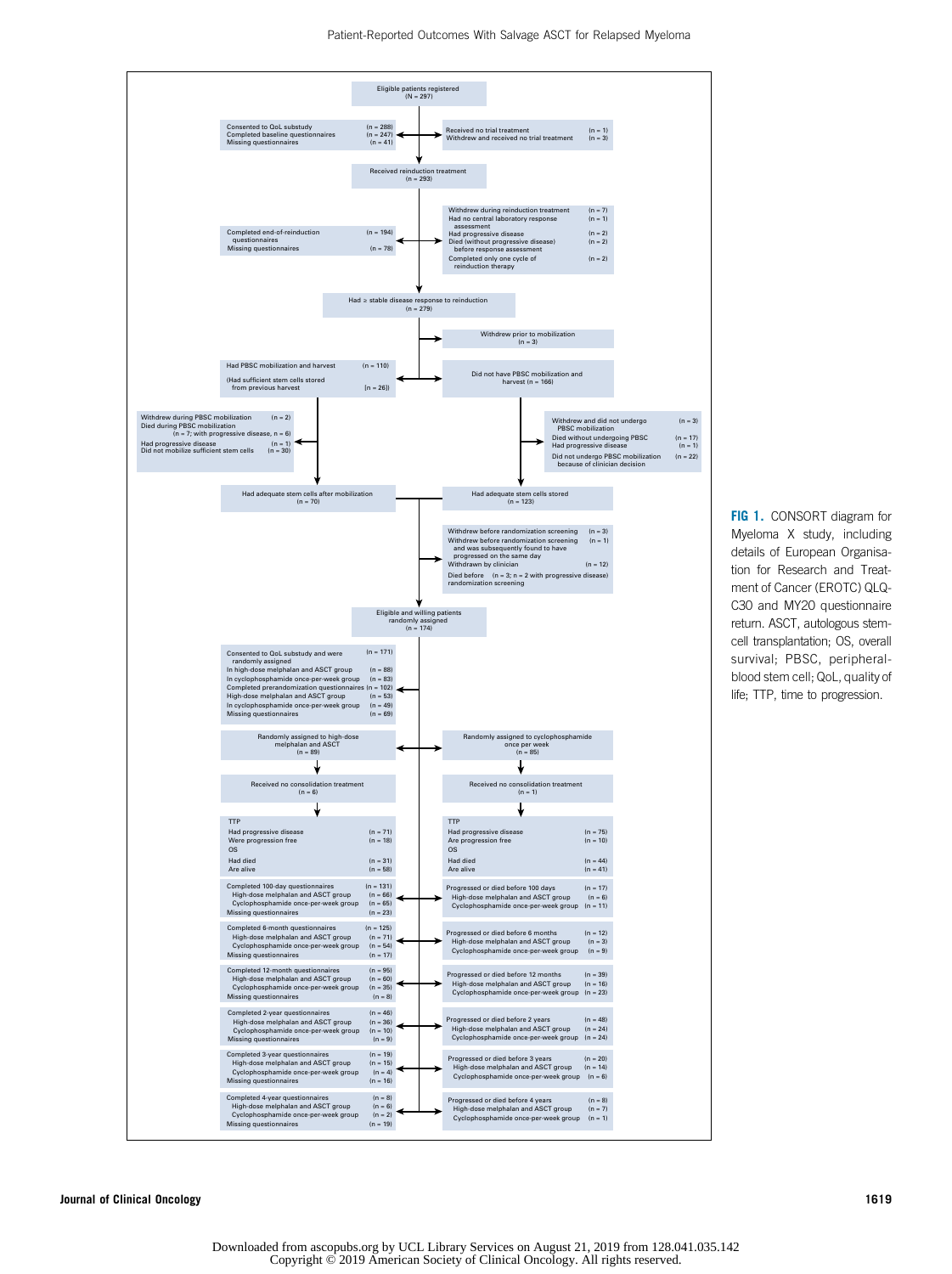disease characteristics were well balanced between the treatment groups [\(Table 1](#page-4-0)), except for a higher proportion of patients with International Staging System III in the transplantation group. Patients consenting to the QoL substudy were similar to those who did not consent at registration and randomization (Data Supplement).

## Questionnaire Compliance

Compliance was good, with 76.1% of all expected questionnaires returned among consenting patients and similar rates of compliance comparing randomly assigned groups (Data Supplement). The greatest rate of noncompliance for EORTC QLQ-C30 and QLQ-MY20 questionnaires was at the randomization baseline time point (59.6% complying; Data Supplement). For the S-LANSS and BPI-SF questionnaires, compliance was slightly less (54.4% and 53.8%, respectively; Data Supplement).

Subsequently, among the randomly assigned QoL population, more patients in the sASCT group completed the QLQ-C30, MY20, and other questionnaires at later time points, owing to the increased TTP (median, 19 months; 95% CI, 16 to 26 months; v 11 months; 95% CI, 9 to 12 months]; hazard ratio [HR], 0.45; 95% CI, 0.31 to 0.64; logrank  $P < .001$ ; Data Supplement).

## QoL and Pain With Respect to Reinduction Treatment

The adjusted means and 95% CIs (Data Supplement) with baseline mean scores ([Table 1](#page-4-0)) show that the majority of adjusted subscale means had changed compared with the trial entry subscale means. Global health status, Fatigue, and Diarrhea demonstrated medium-sized, clinically rele-vant differences.<sup>[27](#page-11-0)</sup> Role functioning, Social functioning, Nausea/vomiting, Appetite loss, Constipation, Insomnia, and Dyspnea demonstrated small clinically relevant dif-ferences.<sup>[27](#page-11-0)</sup> The BPI-SF Pain severity score was similar to trial entry, but the Pain interference score increased slightly (Data Supplement).

## QoL and Pain With Respect to Randomized Treatment

[Figures 2](#page-8-0) and [3](#page-9-0) and the Data Supplement show the adjusted mean subscale scores of the EORTC QLQ-C30 and MY20 and the mean BPI-SF scores. It should be noted that there were imbalances at randomization baseline in a number of subscales, including Global health status ([Table 1](#page-4-0)). In the majority of patients, the QoL subscale seemed to be worse in the sASCT group. The reasons for this imbalance could not be identified.

Global health status subscale was significantly different between groups at 100 days after random assignment  $(P = .0496;$  [Table 2](#page-6-0)), but at no other time points after random assignment [\(Table 2](#page-6-0)). The Global health status score was higher at 100 days after random assignment by 9.2 points in the NTC group of the trial—a small-medium size difference.<sup>[27](#page-11-0)</sup> This deterioration in Global health status for patients receiving sASCT compared with NTC dissipated to a trivial<sup>[27](#page-11-0)</sup> difference at 6 months and a smaller trivial

difference at 1 year. The difference at 2 years favored sASCT but was still trivial. The Side effects of treatment subscale was higher in the sASCT group of the trial at 100 days and 6 months after random assignment [\(Table 2](#page-6-0); [Fig 2](#page-8-0)). This difference was small (7.6 and 5.9 points at 100 days and 6 months, respectively) and subsequently dissipated.

There was no significant difference between the trial groups for Pain interference, adjusted for baseline score and baseline neuropathic pain level at the 100-day postrandomization time point ( $P = .0602$ ; [Table 2\)](#page-6-0); there were significant differences at 6 months ( $P = .0267$ ; [Table 2](#page-6-0)) and similar significant differences up to 2 years [\(Table 3](#page-7-0); Data Supplement). In all of the time points considered, Pain interference was approximately 1 point lower in the NTC group, a clinically relevant difference. Sensitivity analysis under an assumption of data missing at random using multiple imputation by chained equations provided similar estimates, but in the case of Global health status, this was not significant (Data Supplement).

## Subgroup Analysis

Post hoc exploratory analysis of key patient subgroups that had previously been investigated for clinical outcomes (TTP and OS) showed no significant heterogeneity of treatment effect on subscales of special interest: Global health status (Data Supplement), Side effects of treatment (Data Supplement), and BPI-SF Pain interference score (Data Supplement). The greatest variability in estimates was observed in the adverse cytogenetics risk group, which was small for the intersection of patients with completed questionnaires and available cytogenetics.

## Association Between Baseline Scales and Outcome

Post hoc exploratory analysis of TTP by randomly assigned allocation suggested that patients with Global health status greater than median at randomization (Data Supplement) and who received sASCT had a significant TTP advantage over those receiving NTC (HR, 0.3; 95% CI, 0.15 to 0.61;  $P = .006$ ). However, with multivariable Cox regression analysis accounting for stratification factors, this difference was not significant. Patients who reported a lower than median score on the Side effects of treatment subscale randomization and who received sASCT had a significant TTP advantage over those receiving NTC (HR, 0.24; 95% CI, 0.10 to 0.55;  $P = .003$ ). This survival difference was maintained with multivariable Cox regression analysis (HR, 0.20; 95% CI, 0.04 to 1.00;  $P = .0499$ ). Pain scores were not found to be strongly predictive of outcome (TTP and OS; Data Supplement).

## **DISCUSSION**

Bony pain is a significant feature of myeloma and persists even when the disease is controlled because of both a lack of bone repair and the mechanical stresses of movement. This can persist into remission when the disease is no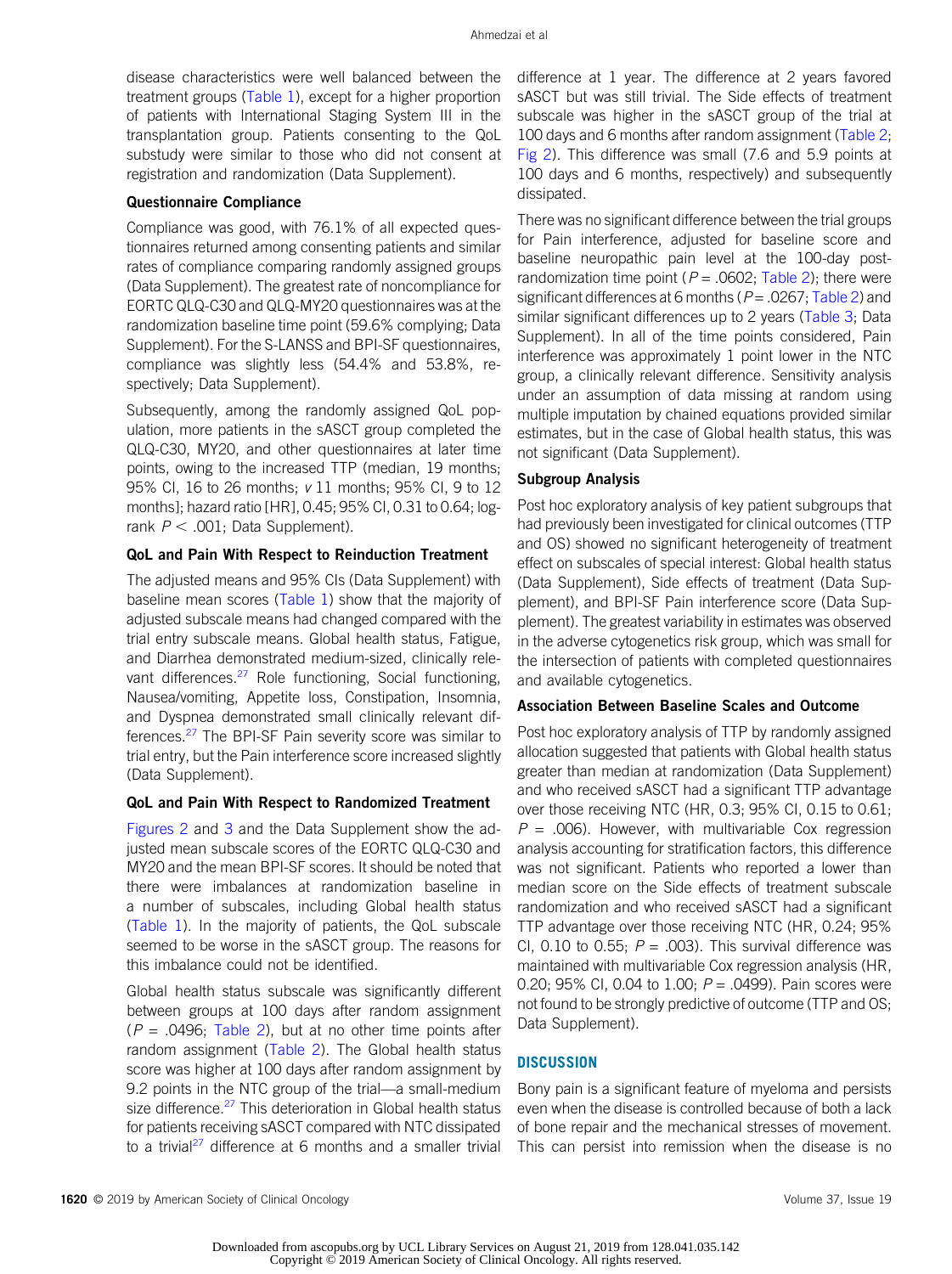| <b>Characteristic</b>                                 | Registration ( $n = 288$ )    | $sASCT$ (n = 88)    | NTC $(n = 83)$      |
|-------------------------------------------------------|-------------------------------|---------------------|---------------------|
| Age, years                                            |                               |                     |                     |
| Median                                                | 61                            | 61                  | 61                  |
| Range                                                 | 38-75                         | 40-73               | 40-73               |
| Sex                                                   |                               |                     |                     |
| Male                                                  | 201 (69.8)                    | 64 (72.7)           | 60 (72.3)           |
| Female                                                | 87 (30.2)                     | 24 (27.3)           | 23 (27.7)           |
| Ethnicity                                             |                               |                     |                     |
| White                                                 | 260 (90.3)                    | 80 (90.9)           | 78 (94.1)           |
| Asian                                                 | 7(2.3)                        | 3(3.3)              | 2(2.4)              |
| <b>Black</b>                                          | 13(4.5)                       | 3(3.4)              | 2(2.4)              |
| Other                                                 | 4(1.4)                        | 0(0)                | 0(0)                |
| Not stated                                            | 5(1.7)                        | 2(2.3)              | 1(1.2)              |
| International Staging System*                         |                               |                     |                     |
| T                                                     | 182 (63.2)                    | 56 (63.6)           | 50 (60.2)           |
| $\mathop{\rm II}\nolimits$                            | 60 (20.8)                     | 18 (20.5)           | 21 (25.3)           |
| $\begin{array}{c} \hline \end{array}$                 | 25 (8.7)                      | 8(9.1)              | 3(3.6)              |
| Missing                                               | 21(7.3)                       | 6(6.8)              | 9(10.8)             |
| ECOG performance status                               |                               |                     |                     |
| 0                                                     | 158 (54.9)                    | 37 (42.0)           | 41 (49.4)           |
| $\mathbf 1$                                           | 109 (37.8)                    | 42 (47.7)           | 33 (39.8)           |
| $\overline{c}$                                        | 16 (5.6)                      | 9(10.2)             | 7(8.4)              |
| <b>Missing</b>                                        | 5(1.7)                        | 0(0)                | 2(2.4)              |
| Isotype                                               |                               |                     |                     |
| IgG                                                   | 186 (64.6)                    | 60 (68.2)           | 56 (67.5)           |
| IgA                                                   | 53 (18.4)                     | 13 (14.8)           | 17 (20.5)           |
| Light chain only                                      | 26 (9.0)                      | 6(6.8)              | 7(8.4)              |
| IgM/IgD                                               | 3(1.0)                        | 1(1.1)              | 1(1.1)              |
| Nonsecretory                                          | 9(3.1)                        | 3(3.4)              | 2(2.4)              |
| Missing                                               | 11(3.8)                       |                     |                     |
| TTP post-ASCT1, years                                 |                               |                     |                     |
| Median                                                | 2.5                           | 2.6                 | 2.5                 |
| Range                                                 | $0.4 - 12.4$                  | 1.0-12.4            | $0.7 - 6.5$         |
| <b>Missing</b>                                        | 38                            | $\mathsf 9$         | 11                  |
| Cytogenetic features†                                 |                               |                     |                     |
| t(4;14)                                               | 13 (9.1)                      | 5(11.6)             | 3(7.0)              |
| t(11;14)                                              | 15 (10.5)                     | 3(7.0)              | 4(9.3)              |
| t(14;16)                                              | 3(2.1)                        | 0(0)                | 2(4.7)              |
| Deletion 17p                                          | 10(7.0)                       | 4(9.3)              | 1(2.3)              |
| Hyperdiploidy                                         | 19 (13.3)                     | 4(9.3)              | 5(11.6)             |
| Missing data/not tested                               | 145                           | 45                  | 40                  |
| EORTC QLQ-C30 functional domain scores, mean (95% CI) |                               |                     |                     |
| GHS/QoL                                               | 64.4 (61.5 to 67.3)           | 51.0 (44.7 to 57.3) | 58.8 (52.5 to 65.2) |
| Physical functioning                                  | 71.4 (68.4 to 74.4)           | 63.1 (56.5 to 69.8) | 71.2 (64.7 to 77.6) |
|                                                       | (continued on following page) |                     |                     |

<span id="page-4-0"></span>

| <b>TABLE 1.</b> Patient Baseline Characteristics of the Quality of Life Substudy Population at Registration and Random Assignment |  |
|-----------------------------------------------------------------------------------------------------------------------------------|--|
| Characteristic<br>Registration (n = 288)<br>NTC $(n =$<br>$sASCT (n = 88)$                                                        |  |

Journal of Clinical Oncology 1621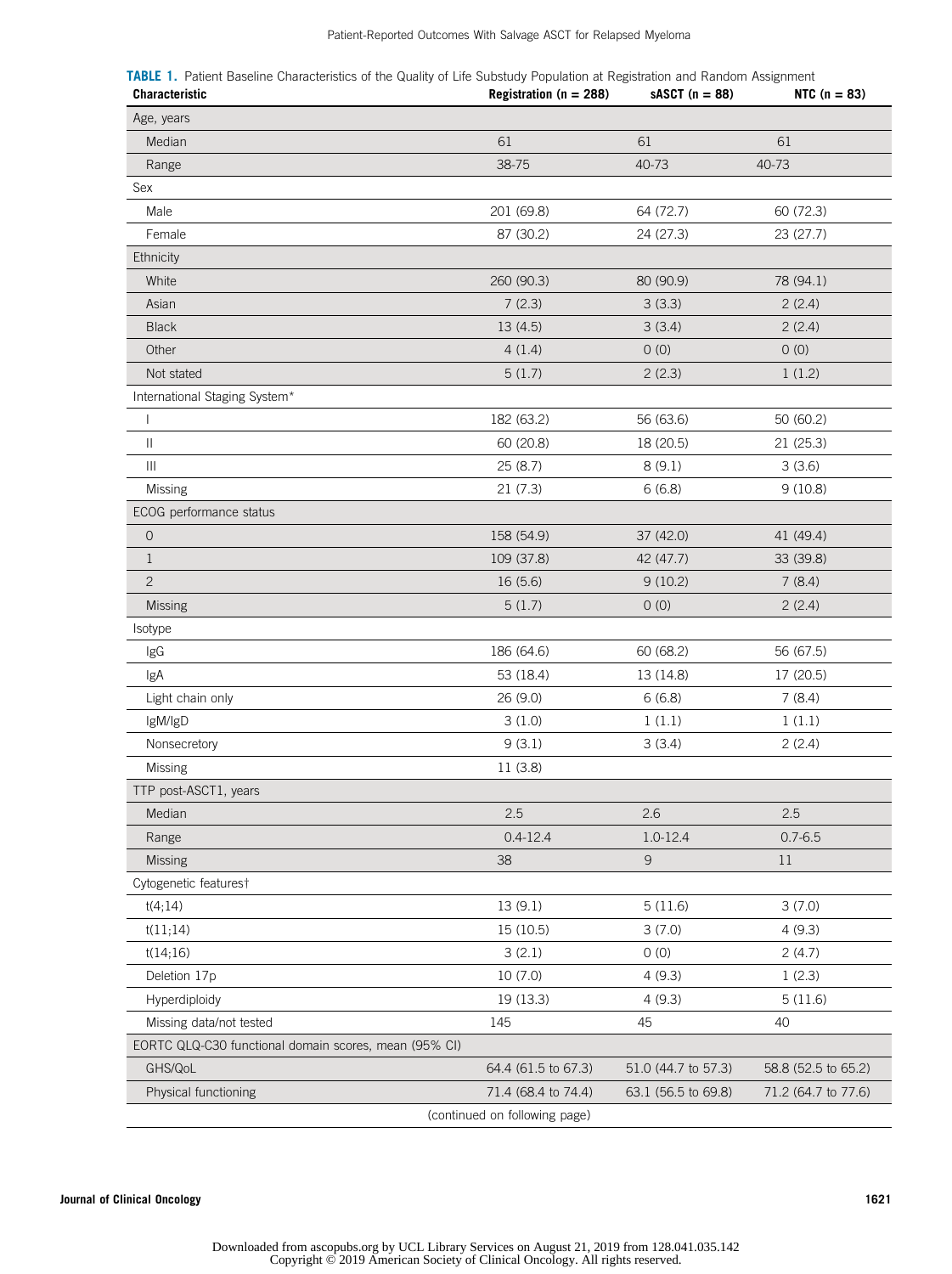#### Ahmedzai et al

| TABLE 1. Patient Baseline Characteristics of the Quality of Life Substudy Population at Registration and Random Assignment (continued) |                            |                    |                  |
|----------------------------------------------------------------------------------------------------------------------------------------|----------------------------|--------------------|------------------|
| Characteristic                                                                                                                         | Registration ( $n = 288$ ) | sASCT ( $n = 88$ ) | NTC ( $n = 83$ ) |

| unaracteristic                                     | $RegV$ istration (n = 288) | $SA3U1 (I = 88)$    | $N1U(1 = 83)$              |
|----------------------------------------------------|----------------------------|---------------------|----------------------------|
| Role functioning                                   | 63.6 (59.4 to 67.8)        | 46.5 (37.7 to 55.4) | 60.2 (51.4 to 69.0)        |
| Cognitive functioning                              | 82.8 (80.2 to 85.5)        | 74.8 (68.1 to 81.6) | 80.6 (74.1 to 87.1)        |
| Emotional functioning                              | 77.9 (75.2 to 80.6)        | 71.3 (65.7 to 77.0) | 78.2 (71.1 to 85.4)        |
| Social functioning                                 | 66.8 (62.8 to 70.8)        | 49.0 (40.3 to 57.7) | 65.0 (56.8 to 73.2)        |
| EORTC QLQ-C30 symptom domain scores, mean (95% CI) |                            |                     |                            |
| Fatigue                                            | 36.7 (33.2 to 40.2)        | 54.5 (47.4 to 61.6) | 41.5 (34.0 to 49.0)        |
| Pain                                               | 37.7 (33.6 to 41.9)        | 43.4 (35.0 to 51.8) | 35.4 (26.9 to 43.9)        |
| Nausea/vomiting                                    | 5.2 (3.7 to 6.7)           | 9.9 (5.3 to 14.6)   | 9.2 (4.5 to 13.9)          |
| Appetite loss                                      | 16.0 (12.9 to 19.2)        | 28.2 (19.7 to 36.7) | 19.0 (10.5 to 27.6)        |
| Constipation                                       | 13.4 (10.5 to 16.3)        | 22.6 (14.8 to 30.4) | 17.0 (9.9 to 24.1)         |
| Diarrhea                                           | 6.2 (4.2 to 8.1)           | 16.3 (8.3 to 24.4)  | 6.8 (2.9 to 10.7)          |
| Insomnia                                           | 30.3 (26.0 to 34.5)        | 41.5 (32.0 to 51.0) | 38.8 (28.7 to 48.8)        |
| Dyspnea                                            | 22.2 (18.6 to 25.7)        | 28.3 (21.0 to 35.6) | 15.6 (10.1 to 21.2)        |
| <b>Financial difficulties</b>                      | 22.1 (18.0 to 26.1)        | 27.5 (17.2 to 37.7) | 19.7 (11.2 to 28.2)        |
| EORTC QLQ-MY20 scores, mean (95% CI)               |                            |                     |                            |
| Disease symptoms                                   | 42.3 (39.0 to 45.7)        | 46.4 (38.8 to 54.0) | 37.2 (28.8 to 45.6)        |
| Adverse effects                                    | 29.1 (26.2 to 32.0)        | 24.0 (18.2 to 29.8) | 21.0 (16.1 to 25.9)        |
| Future perspective                                 | 13.0 (11.5 to 14.5)        | 25.2 (21.7 to 28.7) | 25.1 (20.5 to 29.8)        |
| Body image                                         | 20.2 (16.4 to 24.0)        | 34.6 (25.9 to 43.4) | 27.9 (18.4 to 37.3)        |
| BPI-SF, mean (95% CI)                              |                            |                     |                            |
| Pain severity                                      | 2.9 (2.6 to 3.2)           | 3.5 (2.7 to 4.2)    | 3.1 (2.4 to 3.8)           |
| Pain interference                                  | 2.7 (2.3 to 3.1)           | 4.0 (3.1 to 4.9)    | $3.5(2.5 \text{ to } 4.5)$ |
| <b>S-LANSS</b>                                     |                            |                     |                            |
| Neuropathic pain (S-LANSS $\geq$ 12)               |                            |                     |                            |
| Yes                                                | 15(7.0)                    | 14 (29.8)           | 10(22.2)                   |
| <b>No</b>                                          | 155 (72.1)                 | 28 (53.2)           | 26 (57.8)                  |
| <b>Missing</b>                                     | 45 (20.9)                  | 8(17.0)             | 9(20.0)                    |

NOTE. Data are No. (%) unless otherwise indicated.

Abbreviations: BPI-SF, Brief Pain Inventory (Short Form); ECOG, Eastern Cooperative Oncology Group; EORTC, European Organisation for Research and Treatment of Cancer; GHS, Global health status; Ig, immunoglobulin; NTC, nontransplantation consolidation; QLQ-C30, core 30 question quality of life questionnaire; QLQ-MY20, myeloma-specific 20-question quality of life questionnaire; QoL, quality of life; sASCT, salvage autologous stem-cell transplantation; S-LANSS, Leeds Assessment of Neuropathic Symptoms and Signs (Self-Assessment); TTP, time to progression.

\*Higher stage indicates more severe disease.

†Percentage expressed as the proportion detected among those tested

longer active and after systemic anticancer treatments have ceased.<sup>[11,28](#page-11-0),[29](#page-11-0)</sup> This trial provides the most comprehensive picture of PROs before, immediately after, and for a substantial time after sASCT.

Several studies have sought to describe the process of MM treatment, including adverse effects of ASCT in terms of PROs and overall QoL. Morbidity during ASCT is high, with mucositis, emesis, and complications of bone marrow depletion and sepsis. Many patients find this period acutely distressing and may display long-term psychological changes. Sherman et al $14$  assessed a sample of 94 patients undergoing ASCT using the Functional Assessment of Cancer Therapy–Bone Marrow Transplant (FACT-BMT) and symptom scales. They found that levels of physical and functioning well-being were already low, and fatigue, anxiety, and depression pain were prevalent at the pretransplantation assessment. After ASCT, there was a worsening of transplantation-related concerns, depression, and life satisfaction. Pain and physical functioning did not deteriorate. Older patients were no more compromised than younger ones, confirmed in another study of mixed hematologic malignancies.<sup>15</sup>

Jim et  $al^{23}$  $al^{23}$  $al^{23}$  described the QoL effects of ASCT in MM in a sample of 701 participants in the Blood and Bone Marrow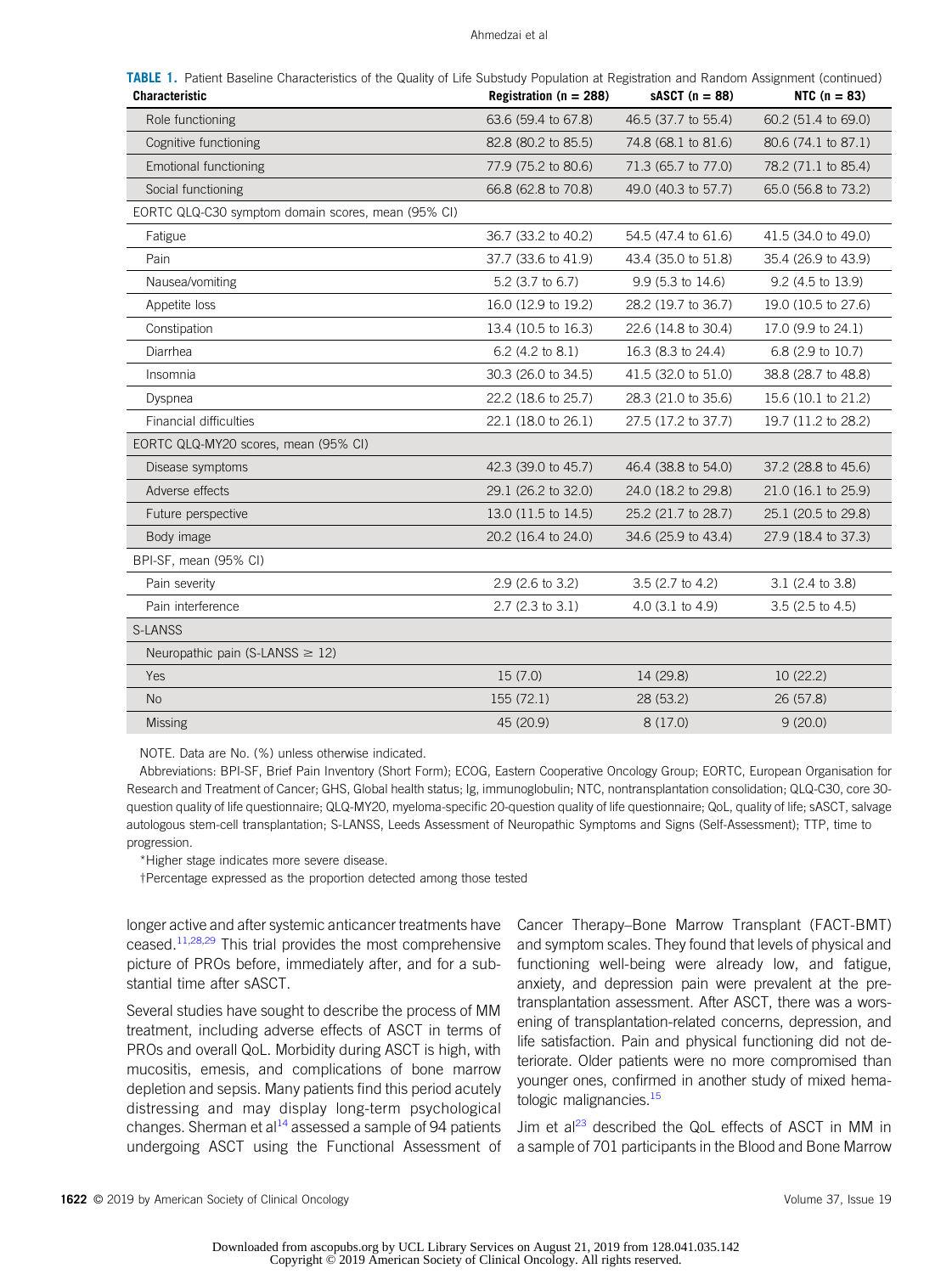<span id="page-6-0"></span>

| TABLE 2. Mean EORTC QLQ-C30 and EORTC QLQ-MY20 Scores Adjusted for Random Assignment Baseline From Multilevel Repeated Measures Model: 100 Days After Random Assignment                                                          |                     | 100 Days                            | After Random Assignment                  |                                                        |                |                                        | <b>6 Months After Random Assignment</b>         |                                                                                                                                       |
|----------------------------------------------------------------------------------------------------------------------------------------------------------------------------------------------------------------------------------|---------------------|-------------------------------------|------------------------------------------|--------------------------------------------------------|----------------|----------------------------------------|-------------------------------------------------|---------------------------------------------------------------------------------------------------------------------------------------|
| Measure                                                                                                                                                                                                                          | ş                   | <b>SASCT</b>                        | Ë                                        | <b>Difference</b>                                      | ş              | <b>SASCT</b>                           | Ë                                               | <b>Difference</b>                                                                                                                     |
| EORTC QLQ-C30 functional domain scores, mean (95% Cl)                                                                                                                                                                            |                     |                                     |                                          |                                                        |                |                                        |                                                 |                                                                                                                                       |
| Global health status/QoL                                                                                                                                                                                                         | $\frac{8}{2}$       | Ξ.<br>55.9 (49.61 to 62.            | 71.52)<br>65.1 (58.68 to                 | 18.31)<br>$\Omega$<br>(0.16)<br>$\mathcal{N}_{1}$<br>σ | 75             | 66.8 (61.32 to 72.27)                  | to 77.75)<br>71.6 (65.37                        | to 13.11)<br>$-3.58$<br>$\frac{4}{3}$                                                                                                 |
| Physical functioning                                                                                                                                                                                                             | $\approx$           | 66.1 (61.32 to 70.95)               | 71.7 (66.60 to 76.72)                    | $5.5 (-1.50 to 12.55)$                                 | 77             | 70.2 (65.77 to 74.66)                  | 73.4 (68.31 to 78.59)                           | $3.2(-3.60 \text{ to } 10.06)$                                                                                                        |
| Role functioning                                                                                                                                                                                                                 | $\approx$           | 51.2 (43.65 to 58.69)               | 62.4 (54.48 to 70.29)                    | 22.29)<br>$(0.15$ to<br>11.2                           | 77             | 63.2 (55.66 to 70.67)                  | to 76.49<br>67.8 (59.11)                        | to 16.24)<br>$-6.98$<br>4.6 (                                                                                                         |
| Cognitive functioning                                                                                                                                                                                                            | 78                  | 80.0 (74.85 to 85.15)               | 85.1 (79.81 to 90.37)                    | 5.1 $(-2.31$ to 12.49)                                 | 75             | 83.1 (78.36 to 87.78)                  | 80.1 (74.81 to 85.46)                           | $2.9(-10.10 to 4.24)$                                                                                                                 |
| Emotional functioning                                                                                                                                                                                                            | $\overline{7}$      | 81.1 (75.72 to 86.40)               | 86.83)<br>81.4 (76.01 to                 | $0.4 (-7.36 to 8.07)$                                  | $\overline{7}$ | 84.3 (79.50 to 89.20)                  | 81.1 (75.65 to 86.48)                           | to 4.04)<br>$3.3(-10.61)$                                                                                                             |
| Social functioning                                                                                                                                                                                                               | $\overline{78}$     | 59.0 (52.34 to 65.58)               | 63.4 (56.58 to 70.17)                    | $4.4 (-5.23 to 14.05)$                                 | 74             | 67.9 (60.42 to 75.45)                  | 68.6 (60.22 to 77.03)                           | $0.7 (-10.77$ to 12.15)                                                                                                               |
| EORTC QLQ-C30 symptom domain scores, mean (95% Cl)                                                                                                                                                                               |                     |                                     |                                          |                                                        |                |                                        |                                                 |                                                                                                                                       |
| Fatigue                                                                                                                                                                                                                          | $\approx$           | 44.5 (37.72 to 51.21)               | 37.0 (29.92 to 44.11)                    | $-7.4$ ( $-17.41$ to 2.51)                             | 77             | 33.0 (26.53 to 39.54)                  | 30.9 (23.33 to 38.41)                           | $2.2(-12.26$ to 7.93)                                                                                                                 |
| Pain                                                                                                                                                                                                                             | $\approx$           | 37.6 (30.02 to 45.13)               | 39.16)<br>31.2 (23.29 to                 | $6.3 (-17.37 to 4.68)$                                 | Z              | 35.5 (28.78 to 42.20)                  | 35.69)<br>$\beta$<br>27.9 (20.18)               | 2.71)<br>$7.6(-17.82)$ to                                                                                                             |
| Nausea/vomiting                                                                                                                                                                                                                  | $\Xi$               | 10.5 (4.53 to 16.55)                | 1.7 (5.48 to 17.96)                      | $1.2 (-7.49)$ to 9.85)                                 | 76             | 3.2 $(0.19 \text{ to } 6.13)$          | $1.9(-1.45$ to 5.34)                            | $-1.2(-5.73$ to 3.31)                                                                                                                 |
| Appetite loss                                                                                                                                                                                                                    | $\approx$           | 20.1 (12.54 to 27.69)               | 8.5 (10.65 to 26.37)                     | $-1.6$ ( $-12.59$ to 9.39)                             | 76             | 10.5 (5.38 to 15.60)                   | $5(-0.32 \text{ to } 11.36)$<br>ம்              | $5.0 (-12.77 \text{ to } 2.82)$                                                                                                       |
| Constipation                                                                                                                                                                                                                     | $\approx$           | 7.3 (1.14 to 13.38)                 | 5.1 (8.65 to 21.50)                      | $.8(-1.07 to 16.71)$                                   | 77             | 7.6 (3.21 to 11.94)                    | $3.0 (-2.01 to 8.08)$                           | $-4.5(-11.22$ to 2.15)                                                                                                                |
| Diarrhea                                                                                                                                                                                                                         | 78                  | 13.6 (7.20 to 19.91)                | $5.9 (-0.62 to 12.43)$                   | $7.6(-16.83 to 1.53)$                                  | 75             | 15.8 (8.53 to 22.99)                   | 8.2 (0.05 to 16.39)                             | $7.5(-18.54$ to 3.46)                                                                                                                 |
| Insomnia                                                                                                                                                                                                                         | $\approx$           | 23.9 (16.85 to 30.88)               | 26.7 (19.31 to 34.04)                    | $2.8$ ( $-7.36$ to 12.99)                              | 77             | 18.3 (12.36 to 24.17)                  | 22.1 (15.29 to 28.94)                           | 3.9 ( $-5.17$ to 12.88)                                                                                                               |
| Dyspnea                                                                                                                                                                                                                          | $\approx$           | 22.7 (15.83 to 29.64)               | 18.5 (11.26 to 25.79)                    | $-4.2$ ( $-14.42$ to 5.99)                             | 76             | 16.7 (10.53 to 22.94)                  | 19.6 (12.50 to 26.73)                           | $2.9(-6.74 \text{ to } 12.50)$                                                                                                        |
| Financial problems                                                                                                                                                                                                               | 78                  | to 26.29)<br>20.0 (13.62            | 28.47)<br>$\overline{c}$<br>22.0 (15.48) | 11.10)<br>$2.0 (-7.06 to$                              | 74             | .3(12.39 to 26.27)<br>$\overline{9}$ . | 31.20)<br>$\overline{c}$<br>(15.72)<br>5<br>23. | 14.55)<br>$\beta$<br>$-6.29$<br>4.1(                                                                                                  |
| EORTC QLQ-MY20 scores, mean (95% CI)                                                                                                                                                                                             |                     |                                     |                                          |                                                        |                |                                        |                                                 |                                                                                                                                       |
| Future perspective worries                                                                                                                                                                                                       | $\infty$            | 40.0 (34.46 to 45.45)               | 43.12)<br>37.5 (31.85 to                 | 5.47)<br>$2.5(-10.41)$                                 | 73             | 36.1 (30.60 to 41.68)                  | 34.0 (27.86 to 40.08)                           | 6.15<br>$2.2(-10.50 to$                                                                                                               |
| Disease symptoms                                                                                                                                                                                                                 | $\overline{\infty}$ | 20.6 (16.62 to 24.58)               | 9.3 (15.09 to 23.55)                     | $-1.3(-7.09 to 4.54)$                                  | $\overline{7}$ | 22.5 (18.34 to 26.75)                  | 22.0 (17.08 to 26.98)                           | $-0.5(-7.01$ to 5.98)                                                                                                                 |
| Side effects of treatment                                                                                                                                                                                                        | $\rm 80$            | $(21.54 \text{ to } 29.68)$<br>25.6 | 22.32)<br>8.0 (13.76 to                  | $-1.66$<br>$-7.6$ ( $-13.5$ to                         | 73             | .57)<br>19.3 (16.08 to 22              | 17.18)<br>$\beta$<br>13.4 (9.62                 | $-0.94$<br>$-10.91$ to<br>5.9                                                                                                         |
| Body image loss                                                                                                                                                                                                                  | 80                  | 35.6 (27.92 to 43.34)               | 36.26)<br>28.4 (20.45 to                 | $-7.3 (-18.37 to 3.81)$                                | 73             | 87)<br>26.2 (18.53 to 33.              | to 32.27)<br>23.8 (15.33                        | 9.20<br>$2.4 (-14.00 to$                                                                                                              |
| $\widehat{\sigma}$<br>-SF, mean (95%<br>$\overline{\mathsf{B}}$                                                                                                                                                                  |                     |                                     |                                          |                                                        |                |                                        |                                                 |                                                                                                                                       |
| Pain interference                                                                                                                                                                                                                | 51                  | 4.1 (3.35 to 4.90)                  | 3.0 (2.11 to 3.89)                       | $-1.1$ ( $-2.27$ to 0.02)                              | 53             | 4.1 (3.38 to 4.79)                     | 2.9 (2.06 to 3.68)                              | $-1.2(-2.27$ to $-0.16$ )                                                                                                             |
| NOTE. Global health status/QoL-social functioning: higher score                                                                                                                                                                  |                     |                                     |                                          |                                                        |                |                                        |                                                 | represents better QoL/functioning; fatigue-body image loss: higher score represents worse symptoms/QoL; pain severity-pain right now: |
| higher score represents worse severity pain, Pain interference: higher score represents worse interference.<br>Abbreviations: BPI-SF, Brief Pain Inventory (Short Form); EORTC, European Organisation for Research and Treatment |                     |                                     |                                          |                                                        |                |                                        |                                                 |                                                                                                                                       |

Ċ ģ Ċ  $\sum_{i=1}^{n}$ Į ś  $\frac{1}{2}$  $\frac{1}{4}$  $\frac{a}{a}$  $\frac{1}{4}$ Š. ť ś ć

salvage autologous stem-cell transplantation.

salvage autologous stem-cell transplantation.

Downloaded from ascopubs.org by UCL Library Services on August 21, 2019 from 128.041.035.142 Copyright © 2019 American Society of Clinical Oncology. All rights reserved.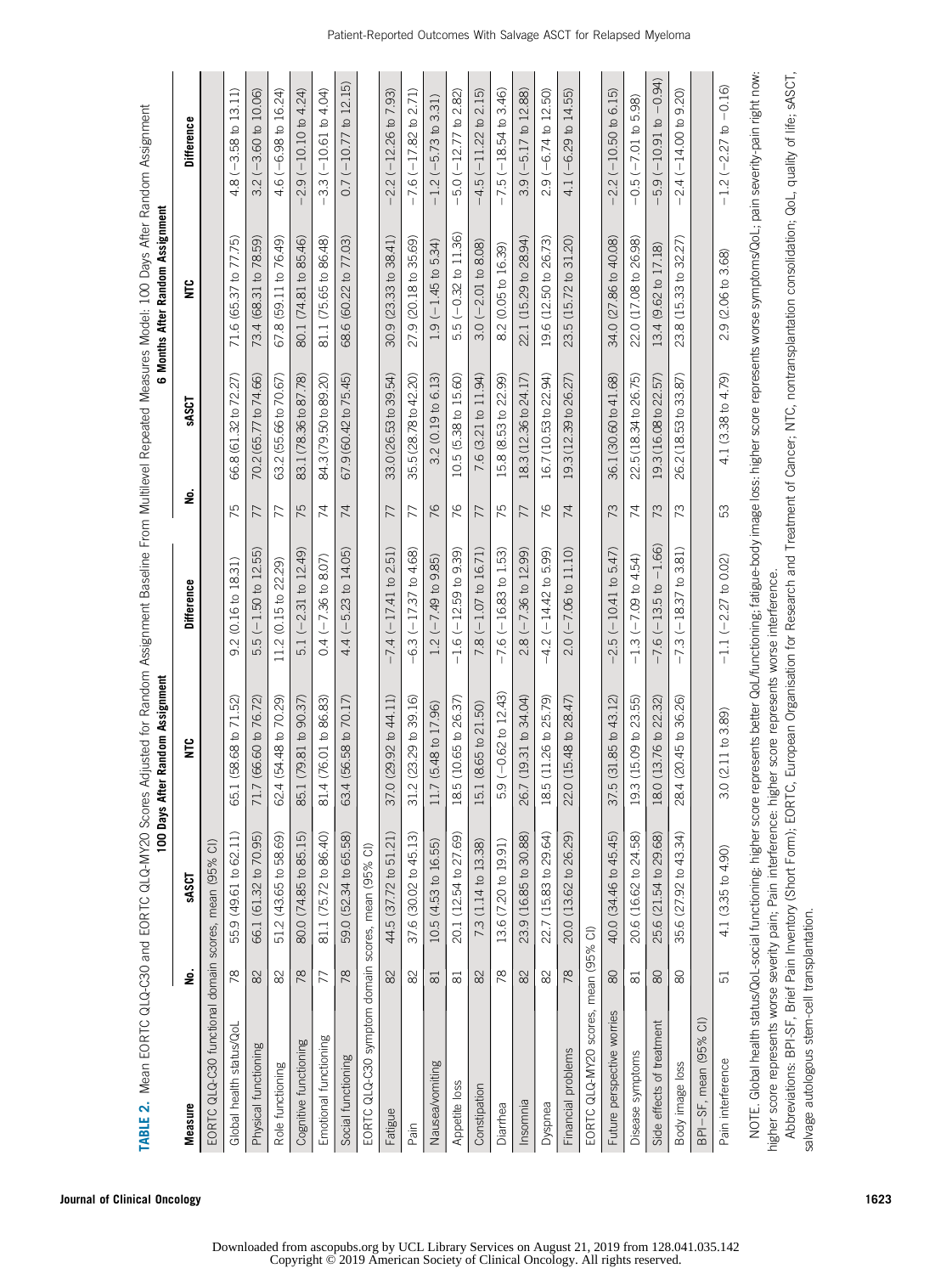<span id="page-7-0"></span>

| TABLE 3. Mean EORTC QLQ-030 and EORTC QLQ-MY20 Scores Adjusted for Random Assignment Baseline From Multilevel Repeated Measures Model: 1 Year After Random Assignment                                                                                                      |                |                          | After Random Assignment<br>1 Year /         |                                                                                                                                                                                               |                          |                                                           | 2 Years After Random Assignment                        |                                                   |
|----------------------------------------------------------------------------------------------------------------------------------------------------------------------------------------------------------------------------------------------------------------------------|----------------|--------------------------|---------------------------------------------|-----------------------------------------------------------------------------------------------------------------------------------------------------------------------------------------------|--------------------------|-----------------------------------------------------------|--------------------------------------------------------|---------------------------------------------------|
| Measure                                                                                                                                                                                                                                                                    | غ<br>ع         | <b>SASCT</b>             | Ë                                           | <b>Difference</b>                                                                                                                                                                             | ġ                        | <b>SASCT</b>                                              | Ë                                                      | <b>Difference</b>                                 |
| EORTC QLQ-C30 functional domain scores, mean (95% CI)                                                                                                                                                                                                                      |                |                          |                                             |                                                                                                                                                                                               |                          |                                                           |                                                        |                                                   |
| Global health status/QoL                                                                                                                                                                                                                                                   | 89             | 66.7 (60.02 to 73.42)    | $(57.12 \text{ to } 74.52)$<br>65.8         | $(-11.90 \text{ to } 10.10)$<br>$-0.9$                                                                                                                                                        | 32                       | 74.8 (67.34 to 82.24)                                     | 71.5 (58.56 to 84.36)                                  | to 11.57<br>$(-18.22)$<br>3.3                     |
| Physical functioning                                                                                                                                                                                                                                                       | 8              | 71.2 (65.72 to 76.62)    | $(67.47 \text{ to } 81.82)$<br>74.6         | $3.5(-5.56 to 12.51)$                                                                                                                                                                         | SS                       | 74.3 (67.71 to 80.82)                                     | 69.7 (58.34 to 81.06)                                  | $-4.6(-17.68$ to 8.55)                            |
| Role functioning                                                                                                                                                                                                                                                           | $\odot$        | 66.3 (57.20 to 75.31)    | $(53.91 \text{ to } 77.82)$<br>65.9         | $-0.4$ ( $-15.50$ to 14.73)                                                                                                                                                                   | SS                       | 9(58.91 to 80.97)<br>ලි.                                  | 71.4 (52.26 to 90.60)                                  | 23.67)<br>$.5(-20.68)$<br>$\div$                  |
| Cognitive functioning                                                                                                                                                                                                                                                      | 89             | 83.5 (78.53 to 88.54)    | $(70.44 \text{ to } 83.43)$<br>76.9         | $-6.6(-14.81$ to $1.61)$                                                                                                                                                                      | SS                       | 83.0 (76.20 to 89.71)                                     | 74.1 (62.33 to 85.79)                                  | 8.9 (-22.46 to 4.67)                              |
| Emotional functioning                                                                                                                                                                                                                                                      | 59             | 81.9 (75.68 to 88.03)    | $(70.36 \text{ to } 86.39)$<br>78.4         | 6.64)<br>$5(-13.61$ to<br>ന്<br>$\mathbf{I}$                                                                                                                                                  | 32                       | (75.33 to 90.34)<br>$\infty$<br>$\infty$                  | 93.50)<br>(67.13 to<br>80.3                            | $-2.5(-17.85$ to $12.81)$                         |
| Social functioning                                                                                                                                                                                                                                                         | 59             | 72.5 (64.93 to 80.00)    | 77.31)<br>(57.73)<br>67.5                   | 7.46)<br>$\beta$<br>$4.9(-17.35$<br>$\overline{1}$                                                                                                                                            | 32                       | 83.45)<br>(62.26 to<br>$\overline{O}$<br>72.              | 78.98)<br>(42.24 to<br>60.6                            | 8.98)<br>$\beta$<br>$(-33.47)$<br>12.2<br>$\perp$ |
| EORTC QLQ-C30 symptom domain scores, mean (95% CI)                                                                                                                                                                                                                         |                |                          |                                             |                                                                                                                                                                                               |                          |                                                           |                                                        |                                                   |
| Fatigue                                                                                                                                                                                                                                                                    | 8              | 34.5 (27.66 to 41.40)    | $(24.74$ to $42.85)$<br>33.8                | $-0.7(-12.17$ to 10.70)                                                                                                                                                                       | 32                       | 31.0 (22.01 to 40.03)                                     | 29 2 (13.55 to 44.80)                                  | $(-19.90 t 0 16.21)$<br>$-1.8$                    |
| Pain                                                                                                                                                                                                                                                                       | 8              | 33 4 (25.53 to 41.28)    | $(17.55 \text{ to } 38.26)$<br>27.9         | $-5.5(-18.52$ to 7.52)                                                                                                                                                                        | 32                       | 25.5 (17.01 to 34.00)                                     | 25.6 (10.66 to 40.50)                                  | $0.1 (-17.26 \text{ to } 17.42)$                  |
| Nausea/vomiting                                                                                                                                                                                                                                                            | $\infty$       | 4.8 (2.02 to 7.58)       | $1.6(-2.11$ to 5.21)                        | $3.2(-7.86 \text{ to } 1.36)$                                                                                                                                                                 | 32                       | $-0.33$ to 4.01)<br>1.8 <sub>1</sub>                      | $(-0.99 to 6.61)$<br>$\frac{8}{2}$                     | $1.0(-3.44 to 5.38)$                              |
| Appetite loss                                                                                                                                                                                                                                                              | $\infty$       | 9.8 (2.29 to 17.30)      | $(4.99 \text{ to } 24.80)$<br>14.9          | 5.1 ( $-7.43$ to 17.63)                                                                                                                                                                       | $\overline{\mathrm{31}}$ | $3.1 (-0.43 to 6.57)$                                     | $-0.5(-6.58$ to 5.59)                                  | $-3.6(-10.72 \text{ to } 3.59)$                   |
| Constipation                                                                                                                                                                                                                                                               | 89             | 18.15)<br>11.7 (5.22 to  | $-46$<br>$\frac{1}{1}$<br>$(-5.32)$<br>3.1  | $86(-19.23 \text{ to } 1.99)$                                                                                                                                                                 | 32                       | to 17.25)<br>$(-0.67)$<br>33                              | $(-11.21$ to $19.83)$<br>$4.\overline{3}$              | $-4.0(-21.90 to 13.94)$                           |
| Diarrhea                                                                                                                                                                                                                                                                   | 89             | 8.4 (1.70 to 15.12)      | $(4.39 \text{ to } 21.87)$<br>13.1          | $4.7 (-6.40 to 15.84)$                                                                                                                                                                        | 32                       | $5.4 (-0.75 \text{ to } 11.51)$                           | $4.7 (-5.98 to 15.39)$                                 | $-0.7(-13.04 \text{ to } 11.70)$                  |
| Insomnia                                                                                                                                                                                                                                                                   | 8              | 20.2 (11.93 to 28.48)    | $(11.77)$ to 33.56)<br>22.7                 | $2.5(-11.26 \text{ to } 16.18)$                                                                                                                                                               | $\overline{31}$          | 15.9 (7.05 to 24.69)                                      | 16.9 (1.87 to 31.87)                                   | 1.0 ( $-16.44$ to 18.43)                          |
| Dyspnea                                                                                                                                                                                                                                                                    | 8              | 18.7 (11.02 to 26.40)    | $(15.06 \text{ to } 35.46)$<br>25.3         | 6.5 (-6.44 to 19.53)                                                                                                                                                                          | 32                       | 20.1 (9.22 to 30.93)                                      | 31.4 (12.60 to 50.29)                                  | $11.4 (-10.42$ to 33.16)                          |
| Financial problems                                                                                                                                                                                                                                                         | 59             | 27.04)<br>19.3 (11.49 to | 33.74)<br>.58 <sub>to</sub><br>(13.<br>23.7 | 17.12)<br>$\overline{c}$<br>$\ddot{\mathcal{L}}$<br>$(-8)$<br>4.4                                                                                                                             | 32                       | (63)<br>24.<br>(9.67)<br>17.1                             | 45.11)<br>(18.66t)<br>$\overline{O}$<br>$\overline{3}$ | 30.17)<br>$\overline{c}$<br>$14.7(-0.69$          |
| EORTC QLQ-MY20 scores, mean (95% CI)                                                                                                                                                                                                                                       |                |                          |                                             |                                                                                                                                                                                               |                          |                                                           |                                                        |                                                   |
| Future perspective worries                                                                                                                                                                                                                                                 | 89             | 37.8 (31.70 to 43.98)    | $(24.12$ to $40.43)$<br>32.3                | 5.6 ( $-15.77$ to 4.64)<br>$\mathbf{I}$                                                                                                                                                       | $\infty$                 | 34.8 (27.33 to 42.26)                                     | 32.1 (19.66 to 44.50)                                  | $-2.7(-17.25$ to $11.82$ )                        |
| Disease symptoms                                                                                                                                                                                                                                                           | 89             | 23.3 (19.14 to 27.48)    | $(16.47 \text{ to } 27.69)$<br>22.1         | 5.75)<br>$-1.2(-8.22)$                                                                                                                                                                        | $\infty$                 | 20.5 (15.23 to 25.72)                                     | 19.2 (9.70 to 28.75)                                   | $-1.3(-12.13$ to 9.63)                            |
| Side effects of treatment                                                                                                                                                                                                                                                  | 89             | 16.4 (12.65 to 20.25)    | (9.91 to 20.17)<br>15.0                     | $-1.4 (-7.84$ to 5.02)                                                                                                                                                                        | $\infty$                 | (8.15 to 15.90)<br>12.0                                   | 9.4 (2.36 to 16.51)                                    | 5.52)<br>$-2.6(-10.69$ to                         |
| Body image loss                                                                                                                                                                                                                                                            | 89             | 21.9 (12.22 to 31.57)    | 31.47<br>$\overline{c}$<br>(5.67)<br>18.6   | $(-19.56 \text{ to } 12.92)$<br>3.3                                                                                                                                                           | $\infty$                 | $.5(12.60 \text{ to } 30.31)$<br>$\overline{\mathcal{L}}$ | $7.7 (-7.08 to 22.38)$                                 | 3.43<br>$\beta$<br>$(-31.04)$<br>$-13.8$          |
| BPI-SF, mean (95% CI)                                                                                                                                                                                                                                                      |                |                          |                                             |                                                                                                                                                                                               |                          |                                                           |                                                        |                                                   |
| Pain interference                                                                                                                                                                                                                                                          | $\overline{P}$ | 4.1 (3.37 to 4.75)       | 3.65)<br>(2.05t)<br>2.8                     | $-0.17$<br>$-1.2 (-2.26)$                                                                                                                                                                     | 22                       | $(3.42 \text{ to } 4.82)$<br>$\frac{1}{4}$                | 2.8 (1.99 to 3.60)                                     | $-0.27$<br>$-1.3(-2.38)$                          |
| NOTE. Global health status/QoL-social functioning: higher score represents better QoL/functioning; fatigue-body image loss. higher score represents worse symptoms/QoL; pain severity-pain right now<br>higher score represents worse severity pain; pain interference: hi |                |                          |                                             | gher score represents worse interference                                                                                                                                                      |                          |                                                           |                                                        |                                                   |
|                                                                                                                                                                                                                                                                            |                |                          |                                             | Abbreviations: BPI-SF, Brief Pain Inventory (Short Form); EORTC, European Organisation for Research and Treatment of Cancer; NTC, nontransplantation consolidation, QLQ-C30, core 30-question |                          |                                                           |                                                        |                                                   |

Downloaded from ascopubs.org by UCL Library Services on August 21, 2019 from 128.041.035.142 Copyright © 2019 American Society of Clinical Oncology. All rights reserved.

1624 © 2019 by American Society of Clinical Oncology **Volume 37, Issue 19** Volume 37, Issue 19

Abbreviations: BPI-SF, Brief Pain Inventory (Short Form); EORTC, European Organisation for Research and Treatment of Cancer; NTC, nontransplantation consolidation; QLQ-C30, core 30-question quality of life questionnaire; QLQ-MY20, myeloma-specific 20-question quality of life questionnaire; QoL, quality of life; QoL, quality of life; sASCT, salvage autologous stem-cell transplantation.

quality of life questionnaire; QLQ-MY20, myeloma-specific 20-question quality of life ,QoL, quality of life; QoL, quality of life; sASCT, salvage autologous stem-cell transplantation.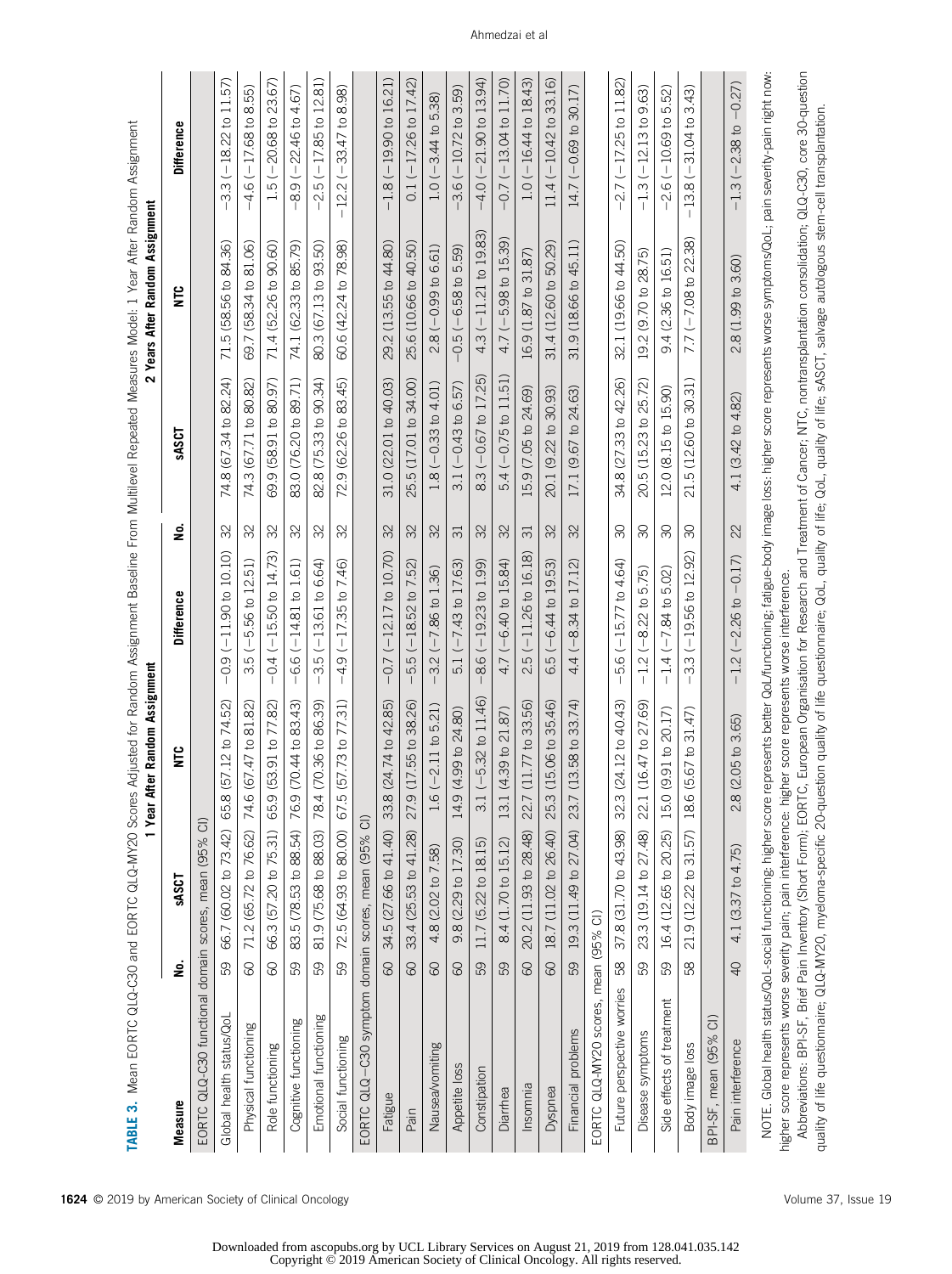<span id="page-8-0"></span>

FIG 2. Baseline adjusted complete-case summary statistics (mean and 95% CI) scales from the European Organisation for Research and Treatment of Cancer (EROTC) QLQ-C30 questionnaire in randomly assigned patients. Global health status/quality of life (QoL)-social functioning: higher score represents better QoL/functioning; fatigue-body image loss: higher score represents worse symptoms/QoL. NTC, nontransplantation consolidation; sASCT, salvage autologous stem-cell transplantation.

Transplantation Clinical Trials Network 0902 trial. Using the Medical Outcomes Study Short Form (a generic instrument describing key dimensions of daily life), they were able to describe four trajectories for physical and mental aspects of QoL 100 days and 6 months after ASCT: low and stable; average and declining, then stable; higher than average and stable; and average and stable. They also concluded that attrition in post-ASCT studies could give rise to overestimates of QoL, but these are slight and consistent over time.

Novel agents in triplet combinations and their impact on PROs have recently been reported in relapsed patients for carfilzomib,  $30$  ixazomib,  $31$  and elotuzumab,  $32$  where 43% to 62% of patients in these studies were treated for first relapse. Baseline and long-term on-treatment scores for the scales of key interest were similar to those observed in this study. Each novel agent improved PFS and showed no detrimental long-term impact on Global health status. These findings are important because others have shown that baseline psychosocial factors and QoL after induction and before ASCT, and the extent of treatment adverse effects during ASCT, could be predictive of posttransplantation adverse changes, including the finding of post-traumatic stress disorder in some patients.<sup>[33-35](#page-11-0)</sup> Most recently, O'Sullivan et al<sup>[36](#page-11-0)</sup> confirmed that higher pretransplantation pain predicted lower physical well-being and QoL. However, it should be noted that these studies included a variety of hematologic malignancies, both autograft and allograft, and a range of QoL measures.

Downloaded from ascopubs.org by UCL Library Services on August 21, 2019 from 128.041.035.142 Copyright © 2019 American Society of Clinical Oncology. All rights reserved.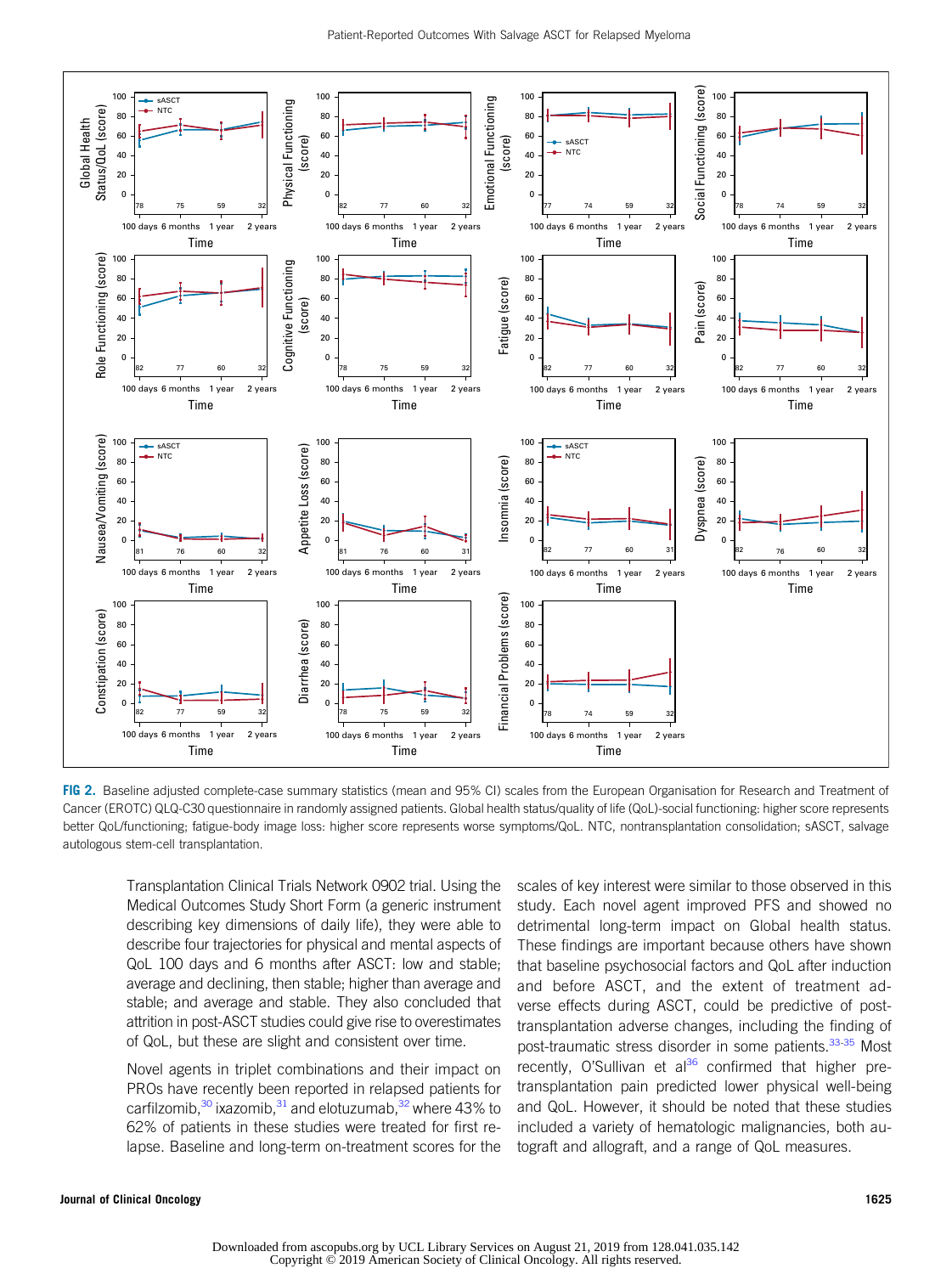<span id="page-9-0"></span>

FIG 3. Baseline adjusted complete-case summary statistics (mean and 95% CI) scales from the European Organisation for Research and Treatment of Cancer (EORTC)-QLQ-MY20 questionnaire in randomly assigned patients. Future perspective worries-body image loss: higher score represents worse symptoms/quality of life (QOL). NTC, nontransplantation consolidation; sASCT, salvage autologous stem cell transplantation.

Although the questionnaire compliance was good, a limitation of this report is the low compliance at randomization baseline for all questionnaires, which leads to a subsample of data used in statistical models. In addition, there was an imbalance in the QoL scores at randomization baseline, with most scores better in the cyclophosphamide once-perweek group. There was no reason identified for the reduced compliance nor the baseline imbalance, with no significant differences identified in the time between trial registration, randomization, and questionnaire completion, or an imbalance in the same subsample of patients at trial registration or the end of reinduction. However, sensitivity analysis found no evidence to reject an assumption of missing at random, and multiple imputation provided broadly similar results, with potentially a nonsignificant difference in Global health status at 100 days post-ASCT.

We found that after entering the trial and after reinduction with bortezomib, doxorubicin, and dexamethasone, there were adverse changes in many aspects of QoL reflecting the intensity of treatment; these were of medium clinical significance only for Global health status, Fatigue, and Diarrhea. Importantly, psychological aspects were not compromised, because these have been shown to predict worse outcomes after hematopoietic stem-cell transplantation (HSCT) elsewhere.<sup>33</sup> In the early postrandomization period, patients who had undergone sASCT showed evidence of a small reduction in aspects of QoL. At 100 days, only Role functioning and Global health status were significantly higher in the NTC arm, with a magnitude indicating a small clinical difference. However, by 1 year after random assignment, this difference in Global health status was not observed.

There was evidence from the S-LANSS scale that the neuropathic component of pain was increased at 100 days after transplantation, but not later. Pain interference with daily living using the BPI-SF also increased in patients with sASCT and was seen until 2 years after random assignment. Drugs used in the ASCT process are not usually associated with direct neuropathic changes. However, systemic inflammation can give rise to increased pain sensitivity, probably because of the effect of proinflammatory cytokines directly sensitizing peripheral pain pathways.<sup>[37](#page-11-0)</sup> We have shown in another cohort study of patients with MM in remission that pain level as measured by BPI-SF was correlated with circulating interleukin-6.<sup>[38](#page-11-0)</sup> In sASCT, the increased risk of systemic inflammation, including sepsis, could condition patients with existing neural damage to express more pain. Prolonged increased pain after HSCT has not been reported previously, possibly because others have not used a standardized pain measure such as BPI-SF, with its more sensitive, specific Pain interference scale.

The MY-20 module has a specific scale for detecting concerns about Side effects of treatment. Although this score was increased in patients randomly assigned to sASCT at 100 days and 6 months, the magnitude of this change was small and disappeared subsequently. Patients with sASCT who reported a lower (ie better) than median level of concern about adverse effects had significant TTP and OS advantages, even after adjustment in a multivariable Cox regression analysis. One likely interpretation of this in patients undergoing ASCT is that maximal efforts should be made to minimize the emergence of adverse effects of the procedure and to optimize their management. El-Jawahri et al<sup>[39](#page-11-0)</sup> reported on the effect of a randomized trial of in-patient palliative care on QoL of patients with HSCT. This novel intervention led to a smaller increase in depression, lower anxiety, and less increase in symptom burden at 2 weeks post-HSCT and also a smaller reduction in QoL at 2 weeks, with higher QoL at 3 months.

This study is subject to several limitations, including an open-label design, in which lack of blinding could be relevant where subjective end points such as pain, other symptoms, treatment adverse effects, and QoL are of interest. We relied on patient reports using paper-based questionnaires. These are subject to problems related to adherence, especially when patients are experiencing periods of increased illness. We found the adherence and missing data rates to be comparable to other studies in this population, using the same or similar instruments. Attrition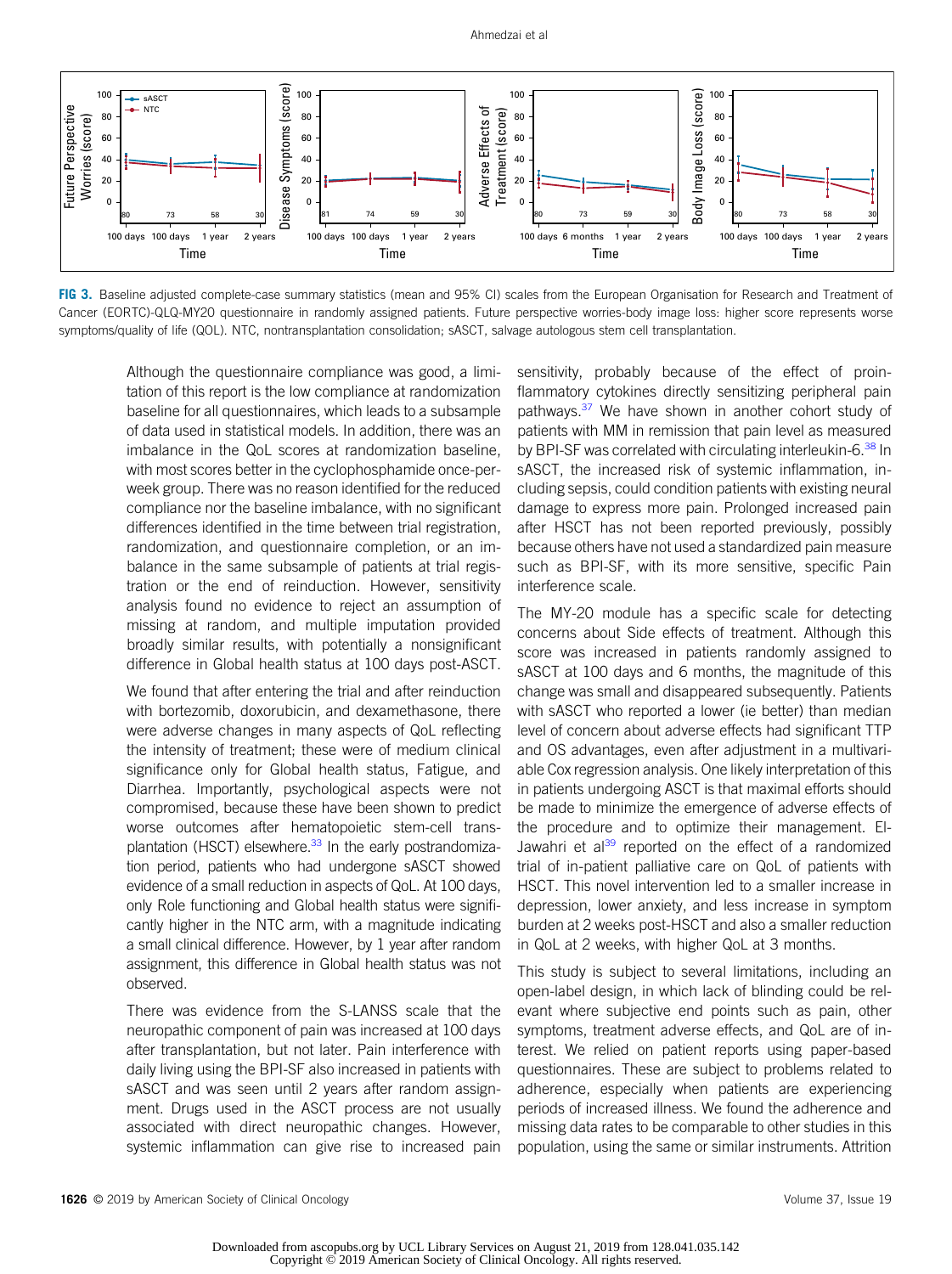<span id="page-10-0"></span>rates are possibly a source of bias if they occur differentially in allocated treatment arms. It has been shown that attrition can overestimate QoL scores, but this effect can be consistent over time and between allocated treatment arms. $^{23}$  $^{23}$  $^{23}$  This is perhaps relevant in this study, where PROs were collected up until the time of disease progression.

## **AFFILIATIONS**

<sup>1</sup>The University of Sheffield, Sheffield, United Kingdom

<sup>2</sup>Sheffield Teaching Hospitals NHS Foundation Trust, Sheffield, United Kingdom

<sup>3</sup>Pinderfields Hospital, Mid-Yorks NHS Trust, Wakefield, United Kingdom 4 University of Leeds, Leeds, United Kingdom

5 Nottingham City Hospitals, Nottingham City, United Kingdom

6 Barts Health NHS Trust and The London NHS Trust, London, United Kingdom

<sup>7</sup> Ipswich Hospital NHS Trust, Ipswich, United Kingdom <sup>8</sup>Manchester Royal Infirmary, Manchester, United Kingdom

<sup>9</sup>Royal Derby Hospital, Derby, United Kingdom

<sup>10</sup>Medway Maritime Hospital, Gillingham, United Kingdom

<sup>11</sup>University Hospital Southampton NHS Foundation Trust,

Southampton, United Kingdom

12University College Hospital, London, United Kingdom

<sup>13</sup>The Christie NHS Foundation Trust, Manchester, United Kingdom 14Plymouth Hospitals Trust, Plymouth, United Kingdom

15University Hospitals Bristol NHS Trust, Bristol, United Kingdom

<sup>16</sup>University Hospitals Birmingham NHS Foundation Trust, Birmingham, United Kingdom

<sup>17</sup>Queen's University, Belfast, United Kingdom

## CORRESPONDING AUTHOR

Gordon Cook, MD, PhD, Haematology and Myeloma Studies, University of Leeds, St James's University Hospital, Leeds, LS9 7TF, United Kingdom; Twitter: @ProfBigG, @LeedsCTRU; e-mail: [g.cook@leeds.ac.uk](mailto:g.cook@leeds.ac.uk).

#### PRIOR PRESENTATION

Presented in part as a poster at the American Society of Hematology Annual Meeting, Orlando FL, December 5-8, 2015.

#### **SUPPORT**

Supported by Cancer Research UK (CRUK/06/018), Janssen-Cilag, and Chugai Pharma UK. The industry partners had no part in the design, performance, or analysis of the study.

The small and diminishing differences in Global health status and Side effects of treatment need to be considered alongside the results of Myeloma X, which showed a significant benefit of sASCT on OS. The benefits of sASCT should be considered alongside the relatively short-term negative effects on QoL and pain when making patient treatment decisions and further support the use of sASCT.

AUTHORS' DISCLOSURES OF POTENTIAL CONFLICTS OF INTEREST AND DATA AVAILABILITY STATEMENT

Disclosures provided by the authors and data availability statement (if applicable) are available with this article at DOI [https://doi.org/10.1200/](https://ascopubs.org/doi/10.1200/JCO.18.01006) [JCO.18.01006.](https://ascopubs.org/doi/10.1200/JCO.18.01006)

#### AUTHOR CONTRIBUTIONS

Conception and design: Sam H. Ahmedzai, John A. Snowden, David Allan Cairns, Julia M. Brown, Treen C.M. Morris, Gordon Cook

Administrative support: Gordon Cook, Anna Hockaday

Provision of study materials or patients: John A. Snowden, Cathy Williams, Jamie D. Cavenagh, Debo Ademokun, David Allotey, Matthew Jenner, Jim Cavet, Hannah Hunter, Jennifer M. Bird, Christopher Parrish

Collection and assembly of data: John A. Snowden, David Allan Cairns, Cathy Williams, Anna Hockaday, Jamie D. Cavenagh, Eleni Tholouli, David Allotey, Vijay Dhanapal, Kwee Yong, Hannah Hunter, Guy Pratt, Christopher Parrish, Gordon Cook

Data analysis and interpretation: Sam H. Ahmedzai, John A. Snowden, Andrew John Ashcroft, David Allan Cairns, Debo Ademokun, Matthew Jenner, Jim Cavet, Jennifer M. Bird, Christopher Parrish, Julia M. Brown, Treen C.M. Morris, Gordon Cook

Manuscript writing: All authors

Final approval of manuscript: All authors

Accountable for all aspects of the work: All authors

#### ACKNOWLEDGMENT

We thank all the patients who took part in the study, as well as all the principal investigators and other study staff at the more than 50 recruiting centers throughout the United Kingdom. The study was coordinated by the Clinical Trials Research Unit, University of Leeds. We are grateful to all current and past members of the Clinical Trials Research Unit staff for their hard work and commitment to this study.

#### **REFERENCES**

- 1. Attal M, Harousseau JL: Role of autologous stem-cell transplantation in multiple myeloma. Best Pract Res Clin Haematol 20:747-759, 2007
- 2. Cavo M, Tacchetti P, Patriarca F, et al: Bortezomib with thalidomide plus dexamethasone compared with thalidomide plus dexamethasone as induction therapy before, and consolidation therapy after, double autologous stem-cell transplantation in newly diagnosed multiple myeloma: A randomised phase 3 study. Lancet 376:2075-2085, 2010
- 3. Sonneveld P, Schmidt-Wolf IG, van der Holt B, et al: Bortezomib induction and maintenance treatment in patients with newly diagnosed multiple myeloma: Results of the randomized phase III HOVON-65/ GMMG-HD4 trial. J Clin Oncol 30:2946-2955, 2012
- 4. McCarthy PL, Owzar K, Hofmeister CC, et al: Lenalidomide after stem-cell transplantation for multiple myeloma. N Engl J Med 366:1770-1781, 2012
- 5. Cook G, Liakopoulou E, Pearce R, et al: Factors influencing the outcome of a second autologous stem cell transplant (ASCT) in relapsed multiple myeloma: A study from the British Society of Blood and Marrow Transplantation Registry. Biol Blood Marrow Transplant 17:1638-1645, 2011
- 6. Giralt S, Garderet L, Durie B, et al: American Society of Blood and Marrow Transplantation, European Society of Blood and Marrow Transplantation, Blood and Marrow Transplant Clinical Trials Network, and International Myeloma Working Group Consensus Conference on Salvage Hematopoietic Cell Transplantation in Patients With Relapsed Multiple Myeloma. Biol Blood Marrow Transplant 21:2039-2051, 2015
- 7. Gonsalves WI, Kumar S, Lacy M, et al: Second autologous stem cell transplantation as a strategy for management of relapsed multiple myeloma. J Clin Oncol 30, 2012 (abstr 8092)
- 8. Michaelis LC, Saad A, Zhong X, et al: Salvage second hematopoietic cell transplantation in myeloma. Biol Blood Marrow Transplant 19:760-766, 2013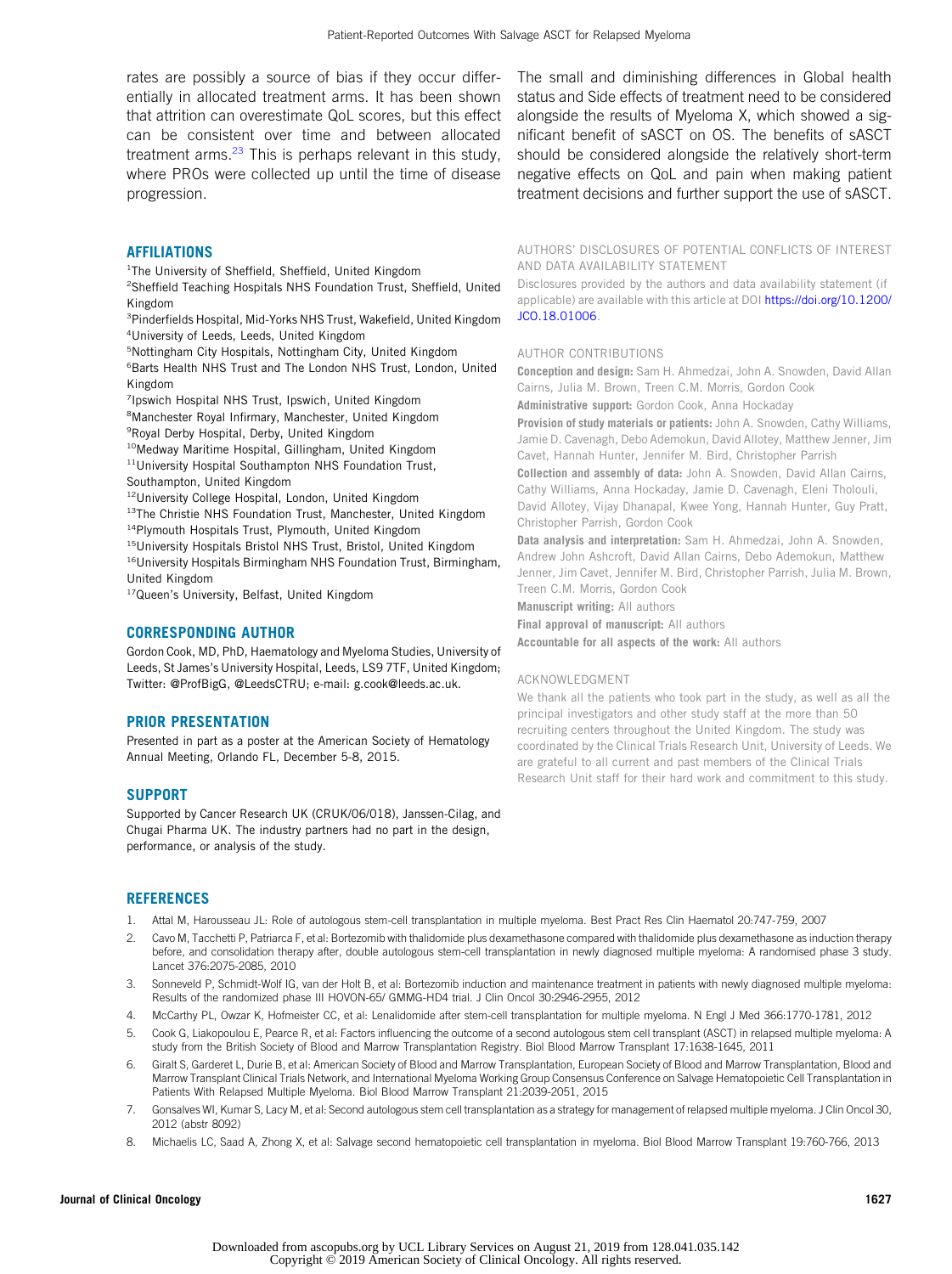#### Ahmedzai et al

- <span id="page-11-0"></span>9. Cook G, Williams C, Brown JM, et al: High-dose chemotherapy plus autologous stem-cell transplantation as consolidation therapy in patients with relapsed multiple myeloma after previous autologous stem-cell transplantation (NCRI Myeloma X Relapse [Intensive trial]): A randomised, open-label, phase 3 trial. Lancet Oncol 15:874-885, 2014 [Erratum: Lancet Oncol 15:e365, 2014]
- 10. Cook G, Ashcroft AJ, Cairns DA, et al: The effect of salvage autologous stem-cell transplantation on overall survival in patients with relapsed multiple myeloma (final results from BSBMT/UKMF Myeloma X Relapse [Intensive]): A randomised, open-label, phase 3 trial. Lancet Haematol 3:e340-e351, 2016
- 11. Snowden JA, Ahmedzai SH, Ashcroft J, et al: Guidelines for supportive care in multiple myeloma 2011. Br J Haematol 154:76-103, 2011
- 12. Snowden JA, Greenfield DM, Bird JM, et al: Guidelines for screening and management of late and long-term consequences of myeloma and its treatment. Br J Haematol 176:888-907, 2017
- 13. Anderson KO, Giralt SA, Mendoza TR, et al: Symptom burden in patients undergoing autologous stem-cell transplantation. Bone Marrow Transplant 39: 759-766, 2007
- 14. Sherman AC, Simonton S, Latif U, et al: Changes in quality-of-life and psychosocial adjustment among multiple myeloma patients treated with high-dose melphalan and autologous stem cell transplantation. Biol Blood Marrow Transplant 15:12-20, 2009
- 15. Beijers AJM, Vreugdenhil G, Oerlemans S, et al: Chemotherapy-induced neuropathy in multiple myeloma: Influence on quality of life and development of a questionnaire to compose common toxicity criteria grading for use in daily clinical practice. Support Care Cancer 24:2411-2420, 2016
- 16. Nielsen LK, Jarden M, Andersen CL, et al: A systematic review of health-related quality of life in longitudinal studies of myeloma patients. Eur J Haematol 99: 3-17, 2017
- 17. Shaw BE, Lee SJ, Horowitz MM, et al: Can we agree on patient-reported outcome measures for assessing hematopoietic cell transplantation patients? A study from the CIBMTR and BMT CTN. Bone Marrow Transplant 51:1173-1179, 2016
- 18. Stewart AK, Dimopoulos MA, Masszi T, et al: Health-related quality-of-life results from the open-label, randomized, phase III ASPIRE trial evaluating carfilzomib, lenalidomide, and dexamethasone versus lenalidomide and dexamethasone in patients with relapsed multiple myeloma. J Clin Oncol 34: 3921-3930, 2016
- 19. Garcia CM, Mumby PB, Thilges S, et al: Comparison of early quality of life outcomes in autologous and allogeneic transplant patients. Bone Marrow Transplant 47:1577-1582, 2012
- 20. Grulke N, Albani C, Bailer H: Quality of life in patients before and after haematopoietic stem cell transplantation measured with the European Organization for Research and Treatment of Cancer (EORTC) Quality of Life Core Questionnaire QLQ-C30. Bone Marrow Transplant 47:473-482, 2012
- 21. Hamilton BK, Law AD, Rybicki L, et al: Prognostic significance of pre-transplant quality of life in allogeneic hematopoietic cell transplantation recipients. Bone Marrow Transplant 50:1235-1240, 2015
- 22. Hjermstad MJ, Knobel H, Brinch L, et al: A prospective study of health-related quality of life, fatigue, anxiety and depression 3-5 years after stem cell transplantation. Bone Marrow Transplant 34:257-266, 2004
- 23. Jim HSL, Sutton SK, Small BJ, et al: Trajectories of quality of life after hematopoietic cell transplantation: Secondary analysis of Blood and Marrow Transplant Clinical Trials Network 0902 data. Biol Blood Marrow Transplant 22:2077-2083, 2016
- 24. Rajkumar SV, Harousseau JL, Durie B, et al: Consensus recommendations for the uniform reporting of clinical trials: Report of the International Myeloma Workshop Consensus Panel 1. Blood 117:4691-4695, 2011
- 25. Cleeland CS, Gonin R, Hatfield AK, et al: Pain and its treatment in outpatients with metastatic cancer. N Engl J Med 330:592-596, 1994
- 26. Bennett MI, Attal N, Backonja MM, et al: Using screening tools to identify neuropathic pain. Pain 127:199-203, 2007
- 27. Cocks K, King MT, Velikova G, et al: Evidence-based guidelines for interpreting change scores for the European Organisation for the Research and Treatment of Cancer Quality of Life Questionnaire Core 30. Eur J Cancer 48:1713-1721, 2012
- 28. (NICE) NIfHaCE: NICE guideline [NG35]: Myeloma: diagnosis and management, National Institute for Health and Care Excellence (NICE), National Collaborating Centre for Cancer, London, United Kingdom, 2016
- 29. Laubach J, Garderet L, Mahindra A, et al: Management of relapsed multiple myeloma: Recommendations of the International Myeloma Working Group. Leukemia 30:1005-1017, 2016
- 30. Stewart AK, Dimopoulos MA, Masszi T, et al: Health-related quality-of-life results from the open-label, randomized, phase III ASPIRE trial evaluating carfilzomib, lenalidomide, and dexamethasone versus lenalidomide and dexamethasone in patients with relapsed multiple myeloma. J Clin Oncol 34: 3921-3930, 2016
- 31. Leleu X, Masszi T, Bahlis NJ, et al: Patient-reported health-related quality of life from the phase III TOURMALINE-MM1 study of ixazomib-lenalidomidedexamethasone versus placebo-lenalidomide-dexamethasone in relapsed/refractory multiple myeloma. Am J Hematol 93:985-993, 2018
- 32. Cella D, McKendrick J, Kudlac A, et al: Impact of elotuzumab treatment on pain and health-related quality of life in patients with relapsed or refractory multiple myeloma: Results from the ELOQUENT-2 study. Ann Hematol 97:2455-2463, 2018
- 33. Braamse AM, Gerrits MM, van Meijel B, et al: Predictors of health-related quality of life in patients treated with auto- and allo-SCT for hematological malignancies. Bone Marrow Transplant 47:757-769, 2012
- 34. El-Jawahri AR, Vandusen HB, Traeger LN, et al: Quality of life and mood predict posttraumatic stress disorder after hematopoietic stem cell transplantation. Cancer 122:806-812, 2016
- 35. Kroemeke A, Sobczyk-Kruszelnicka M, Kwissa-Gajewska Z: Everyday life following hematopoietic stem cell transplantation: decline in physical symptoms within the first month and change-related predictors. Qual Life Res 27:125-135, 2018
- 36. O'Sullivan ML, Shelby RA, Dorfman CS, et al: The effect of pre-transplant pain and chronic disease self-efficacy on quality of life domains in the year following hematopoietic stem cell transplantation. Support Care Cancer 26:1243-1252, 2018
- 37. Verri WA Jr, Cunha TM, Parada CA, et al: Hypernociceptive role of cytokines and chemokines: Targets for analgesic drug development? Pharmacol Ther 112: 116-138, 2006
- 38. Boland E, Eiser C, Ezaydi Y, et al: Living with advanced but stable multiple myeloma: A study of the symptom burden and cumulative effects of disease and intensive (hematopoietic stem cell transplant-based) treatment on health-related quality of life. J Pain Symptom Manage 46:671-680, 2013
- 39. El-Jawahri AR, Traeger LN, Kuzmuk K, et al: Quality of life and mood of patients and family caregivers during hospitalization for hematopoietic stem cell transplantation. Cancer 121:951-959, 2015

n - N